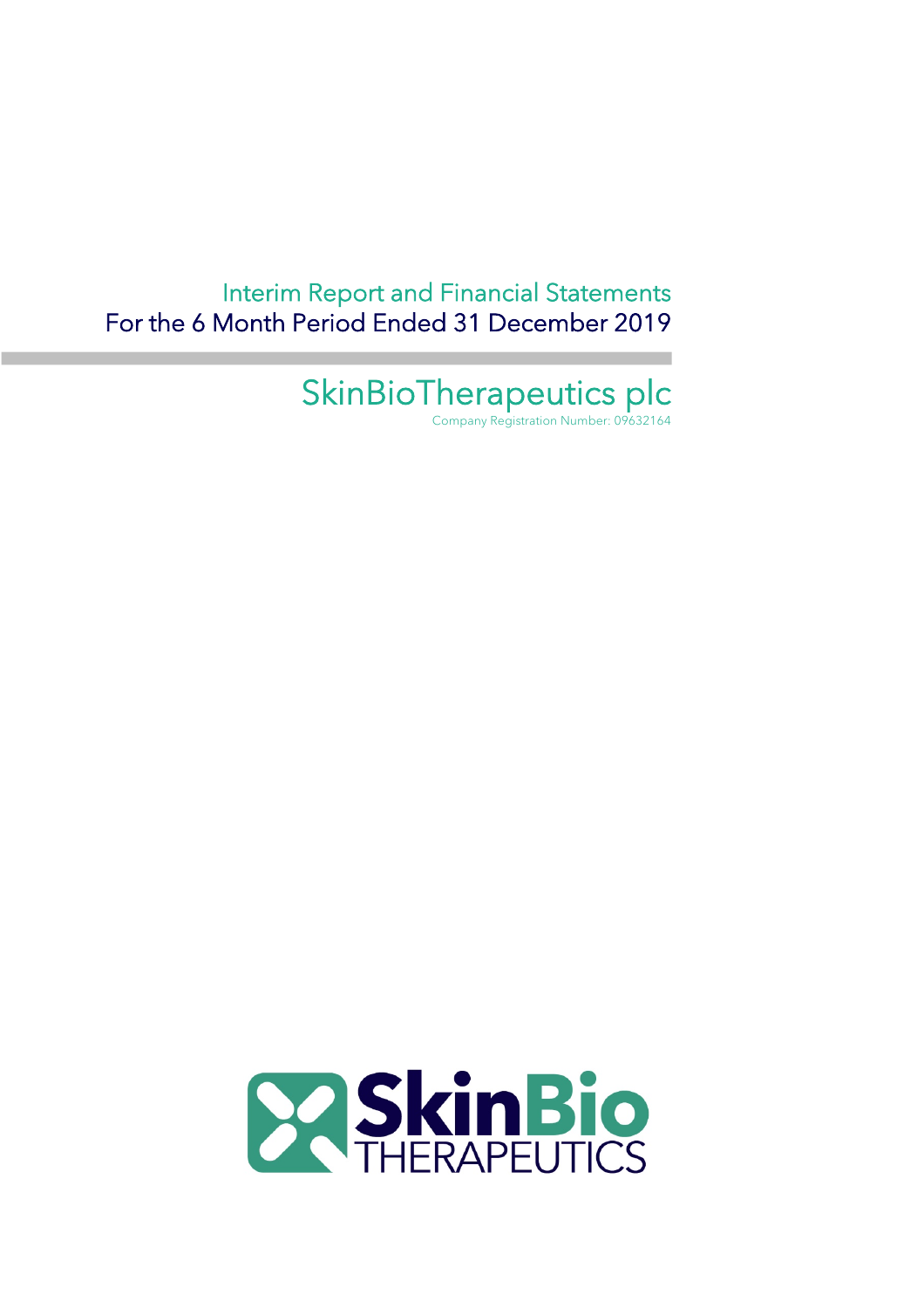# Chairman and Chief Executive's Statement

During the first half of the financial year, the Company began its transition from one of scientific focus to progressing opportunities to commercialise its technology. SkinBioTherapeutics seeks to harness the microbiome for human health and has identified five channels in which it intends to develop its focus, encompassing both existing and new technology.

- SkinBiotix<sup>®</sup> the Company's core technology that is designed to promote skin health by harnessing the beneficial properties of probiotic bacteria
- AxisBiotix<sup>™</sup> addressing the emerging area of science that is focused on the gut-skin axis and its role in various diseases
- MediBiotix™ this channel is targeting the use of the SkinBiotix® technology for medical device applications including the treatment of eczema and woundcare
- CleanBiotix™ targeting the use of the SkinBiotix® technology to address certain categories of health care acquired infections
- PharmaBiotix<sup>™</sup> an extension to the medical device and AxisBiotix<sup>™</sup> applications through a pathway of medicinal prescription registrations.

In support of the commercial focus and broader technology scope for the Company, Stuart Ashman and Prof. Cath O'Neill transitioned to their respective roles of Chief Executive Officer and Chief Scientific Officer in July 2019. This change coincided with both Prof. Cath O'Neill and Stephen O'Hara stepping down from the Board of the Company.

The first step on the delivery of the new strategy was a commercial agreement with Croda International Plc (RNS 20 November 2019) for the development and commercialisation of a new active skincare cosmetic ingredient, incorporating the Company's SkinBiotix® technology.

The Company has also been exploring other opportunities for microbiome-related technologies, and post period end, in February 2020 (RNS 19 February 2020), signed an agreement with Winclove Probiotics B.V. for the joint development and subsequent commercialisation of a food supplement to help manage symptoms associated with the skin condition psoriasis. This is the second channel of the five identified by the Company.

### Financial review

Research and development expenditure in the period was £455k (H1 2018: £392k), incorporating development work with the University of Manchester and ongoing formulation work. All such expenditure was expensed in the period. Ongoing operating costs were £434k (H1 2018: £240k) covering employment, consultancy, PLC support costs and marketing. Overall the Company made a loss from operations of £889k (H1 2018: £632k).

Cash burn during the period was £642k (H1 2018: £666k) and in line with management's expectations. Having raised £1.5m in gross proceeds through a placing in February 2019 the Company finished the six month period to 31 December 2019 with a cash balance of £2.5m (H1 2018: £2.5m).

### Operational review

### *SkinBiotix®*

The Company completed its human safety study for the cosmetic application in early 2019 and having generated positive data, progressed its discussions with third parties interested in licencing the technology. This culminated in the agreement with Croda (RNS 20 November 2019).

Under the terms of the agreement, SkinBioTherapeutics' proprietary SkinBiotix® platform will be paired with Croda's expertise in the development and commercialisation of unique, sustainable, cosmetic ingredients, focusing specifically on the growing skincare actives market. Sederma, part of Croda International plc, is a specialist manufacturer of bioactive ingredients for the cosmetic industry, and will be responsible for the development, manufacturing and commercialisation of the SkinBiotix® technology.

Croda will be creating a separate manufacturing line for the technology and as design and manufacture of the active ingredient is carried out, there will be concurrent testing in focused ingredient application areas which will be detailed in further, additional agreements.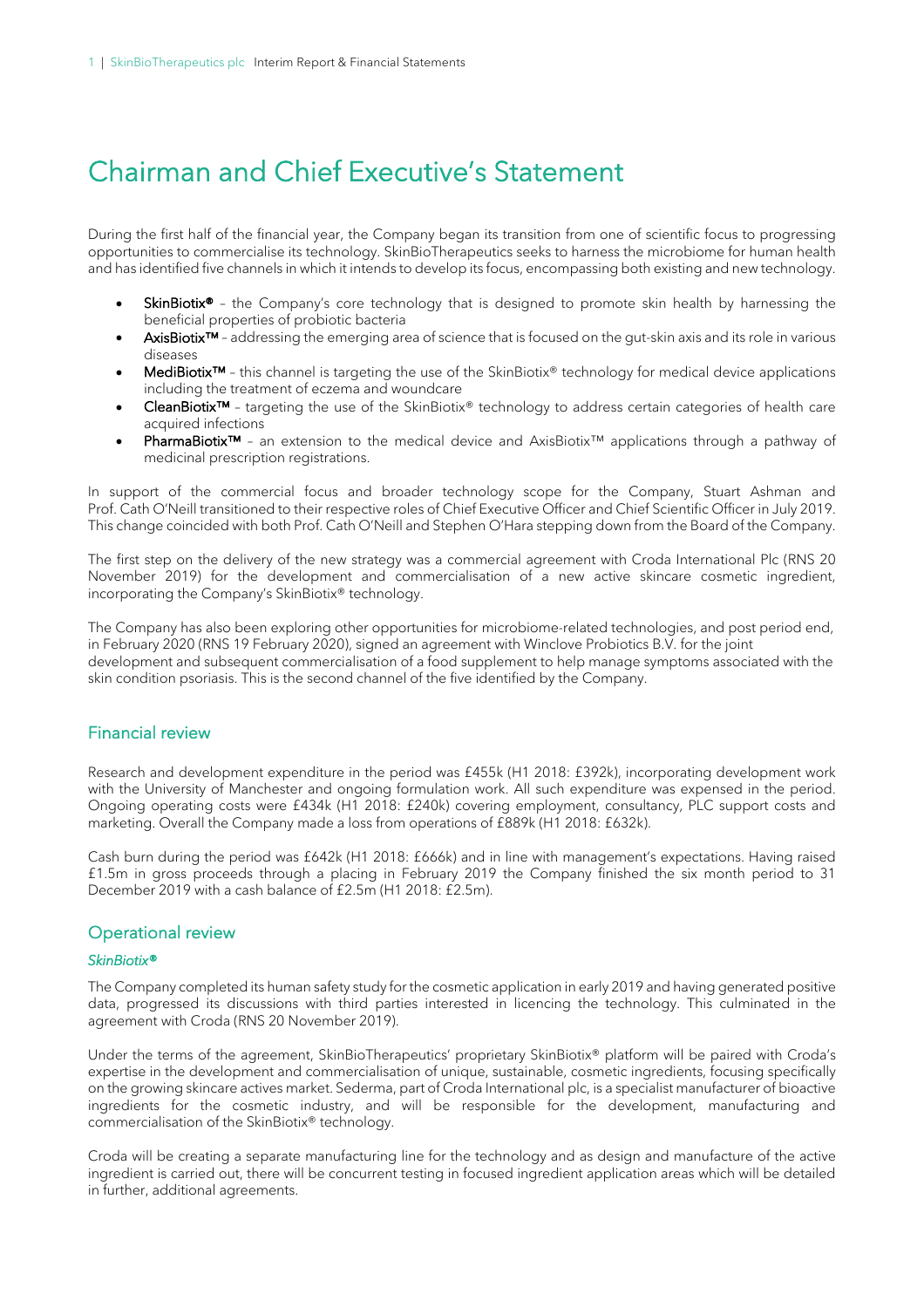Any licensed products resulting from these agreements will be sold to Croda's global portfolio of Personal Care customers, which amount to >12,000, some of which are the leading companies and brands in the market. SkinBioTherapeutics will be paid tiered royalties based on global sales revenues on any licensed products subsequently derived from the successful development of the partnership. Recognising the development activity required by Croda, the Company anticipates revenue generation to commence from these additional agreements during 2021.

Sales and distribution rights are for the cosmetic sector alone, leaving SkinBioTherapeutics to focus on further applications of its technology in other sectors. A key component of the Croda agreement is access to a reliable supply of material and Croda will supply SkinBiotix® for the Company to be able to use in sectors outside of those covered by this agreement.

#### *AxisBiotix™*

Within the emerging area of science focused on the gut-skin axis, one disease that is considered to be influenced by the gut-skin axis is psoriasis. This is a chronic relapsing inflammatory condition of the skin with a prevalence of c.2-3% in the western world. The worldwide market for psoriasis treatments was valued at approximately \$30bn in 2018 and is expected to grow to \$47bn in 2022 with a CAGR of 11.5%.

Current treatments include emollients for relatively mild disease, through to the biologic therapies in severe cases. For the group with mild-to-moderate psoriasis, the mainstay therapies tend to be steroid-based, which cannot be used long term and have side effects. Thus, there is an unmet clinical need for new, safer ways of treating patients with mild to moderate psoriasis. Anecdotal evidence from patients suggests that many of them have turned to oral probiotics as an 'alternative' therapy and report success in control of their disease. However, the effects of probiotics on psoriasis has been investigated in only two studies which did not make the choice of probiotic organisms based on known disease pathways.

As detailed in the RNS of 19 February 2020, SkinBioTherapeutics has signed an agreement with Winclove Probiotics to jointly develop a probiotic food supplement to help manage the symptoms associated with psoriasis. SkinBioTherapeutics and Winclove will design and develop a probiotic blend of 'good' bacterial strains based on the modifying properties of specific bacterial species on known psoriasis disease pathways.

This blend will be developed into a probiotic food supplement which will be called AxisBiotix™. SkinBioTherapeutics will be responsible for the identification and selection of the bacterial strains and patient testing; Winclove will be responsible for the formulation and manufacture of AxisBiotix™. The development agreement is for a period of three years but can be extended by mutual agreement. Each party retains ownership of its respective intellectual property and will be responsible for their own costs in relation to the development programme.

As a pre-requisite to commercialisation, AxisBiotix™ will be tested in a UK human study for patients suffering from mild to moderate psoriasis. The study, to be managed by SkinBioTherapeutics, is expected to start in 2020 on completion of the development phase and is estimated to take approximately 12-18 months to complete. On the basis of a positive read-out of the study, SkinBioTherapeutics will then proceed with commercialisation, concluding discussions with third parties that will run in parallel to the human study.

#### *MediBiotix™*

The MediBiotix channel will focus on medical device applications incorporating the SkinBiotix® technology. The initial target is eczema and, having completed its lab work to demonstrate the required characteristics of a medical device application, the Company is preparing a data pack for review by the MHRA (Medicines and Healthcare products Regulatory Agency).

The management also believes there is utility for the technology in the treatment of various classes of skin wounds and is in discussion with a number of global advanced woundcare companies in this regard. The Company is targeting a commercial agreement to develop and test the SkinBiotix® technology in these indications by the end of 2020.

#### *CleanBiotix™*

Healthcare acquired infections (HAI) remains an area of critical concern for healthcare providers. The growing resistance of certain infection strains and the lack of new antibiotics is driving the need to discover and develop new methods of controlling bacterial growth and infection.

Staphylococcus aureus (SA) is the most common skin pathogen and one of the major causes of HAI. The Company's SkinBiotix® technology has been shown to have capabilities in preventing SA from adhering to and growing on the skin and thus offers a potential route of protection from SA-induced healthcare acquired infections.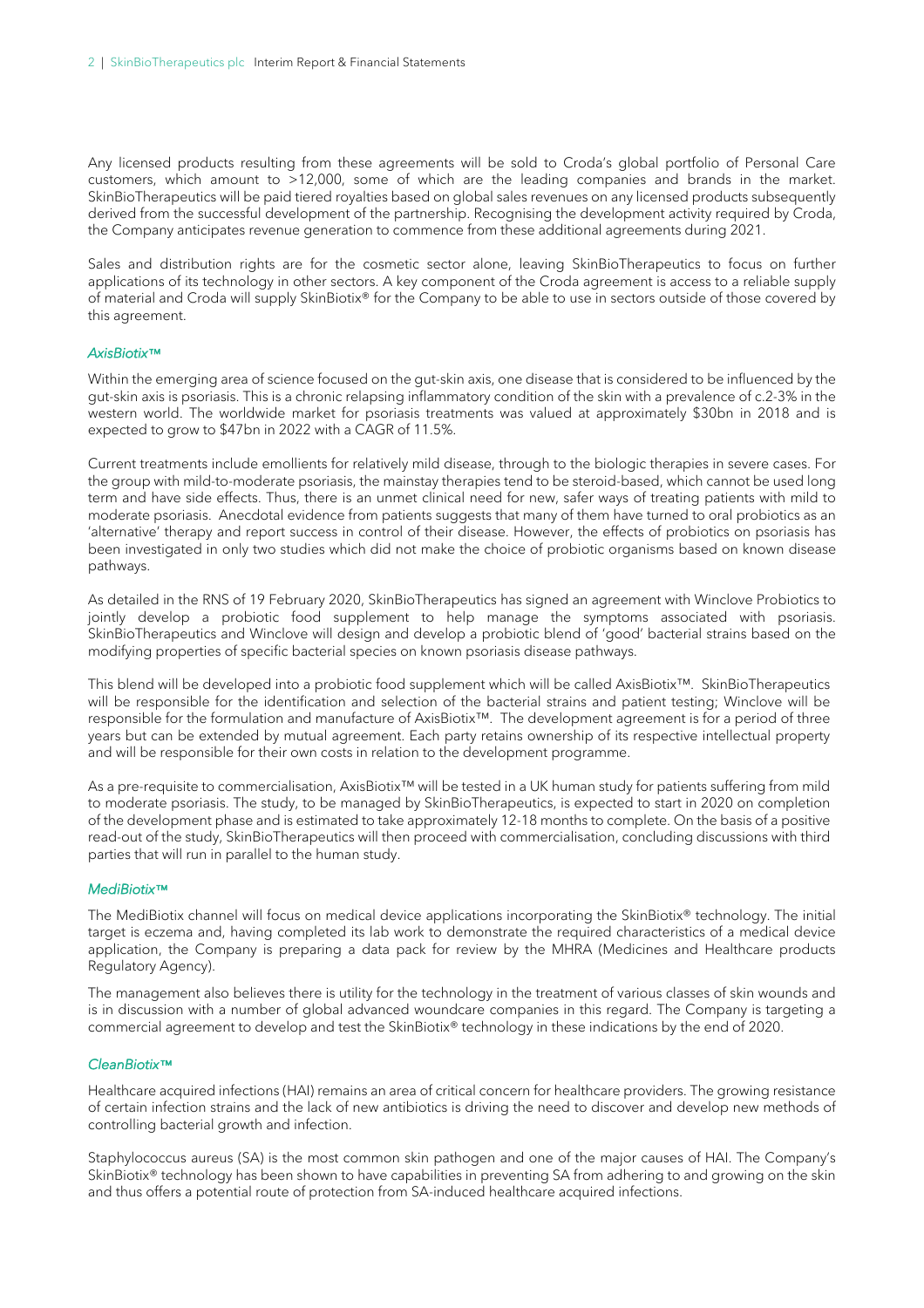The Company is investigating whether SkinBiotix® offers utility to protect other non-human surfaces and interfaces from SA induced healthcare acquired infections. This potential application of the SkinBiotix® technology is attracting early attention from potential partners.

### **Outlook**

Securing its first commercial agreement with Croda, a FTSE 100 company, has been a significant achievement for SkinBioTherapeutics and is a strong validation of the technology and its potential. The agreement with Winclove incorporates a different aspect of the microbiome, recognising the influence of the gut-skin axis and in an area of significant unmet clinical need. However, this second agreement also demonstrates the management team's commitment and drive to deliver on the commercial strategy. The team is targeting further commercial progress in the areas of MediBiotix™ and CleanBiotix™ during the course of the year. The scientific focus will also continue with the intended commencement of a human study for psoriasis and clarity on the regulatory pathway for the treatment of eczema.

Martin Hunt (Non-executive Chairman) Stuart J. Ashman (Chief Executive Officer)

2 March 2020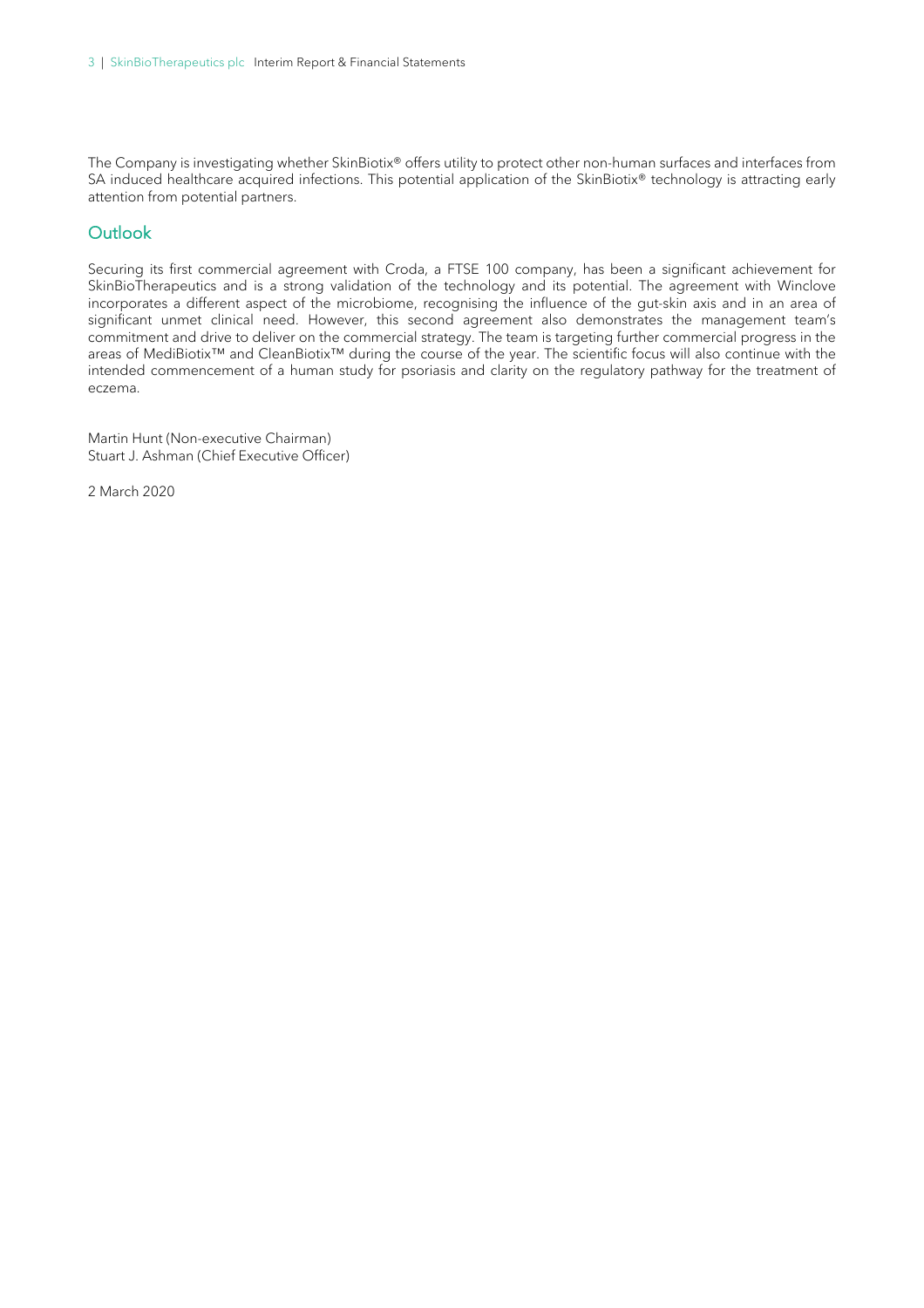# Statement of Comprehensive Income For the 6 months ended 31 December 2019

|                                          | <b>Notes</b> | 6 months to<br>31 Dec 2019<br><b>Unaudited</b> | 6 months to<br>31 Dec 2018<br>Unaudited | 12 months to<br>30 Jun 2019<br>Audited |
|------------------------------------------|--------------|------------------------------------------------|-----------------------------------------|----------------------------------------|
|                                          |              | £                                              | £                                       | £                                      |
| Continuing operations                    |              |                                                |                                         |                                        |
| Research and development                 |              | (455,052)                                      | (391,907)                               | (708,081)                              |
| Operating expenses                       |              | (433,950)                                      | (240, 372)                              | (652, 400)                             |
| Loss from operations                     |              | (889,002)                                      | (632, 279)                              | (1,360,481)                            |
| Loss before taxation                     |              | (889,002)                                      | (632, 279)                              | (1,360,481)                            |
| <b>Taxation</b>                          | 4            | 64,698                                         | 99,546                                  | 212,388                                |
| Loss for the period                      |              | (824, 304)                                     | (532, 733)                              | (1, 148, 093)                          |
| Total comprehensive loss for the period  |              | (824, 304)                                     | (532, 733)                              | (1, 148, 093)                          |
| Basic and diluted loss per share (pence) | 6            | (0.64)                                         | (0.45)                                  | (0.94)                                 |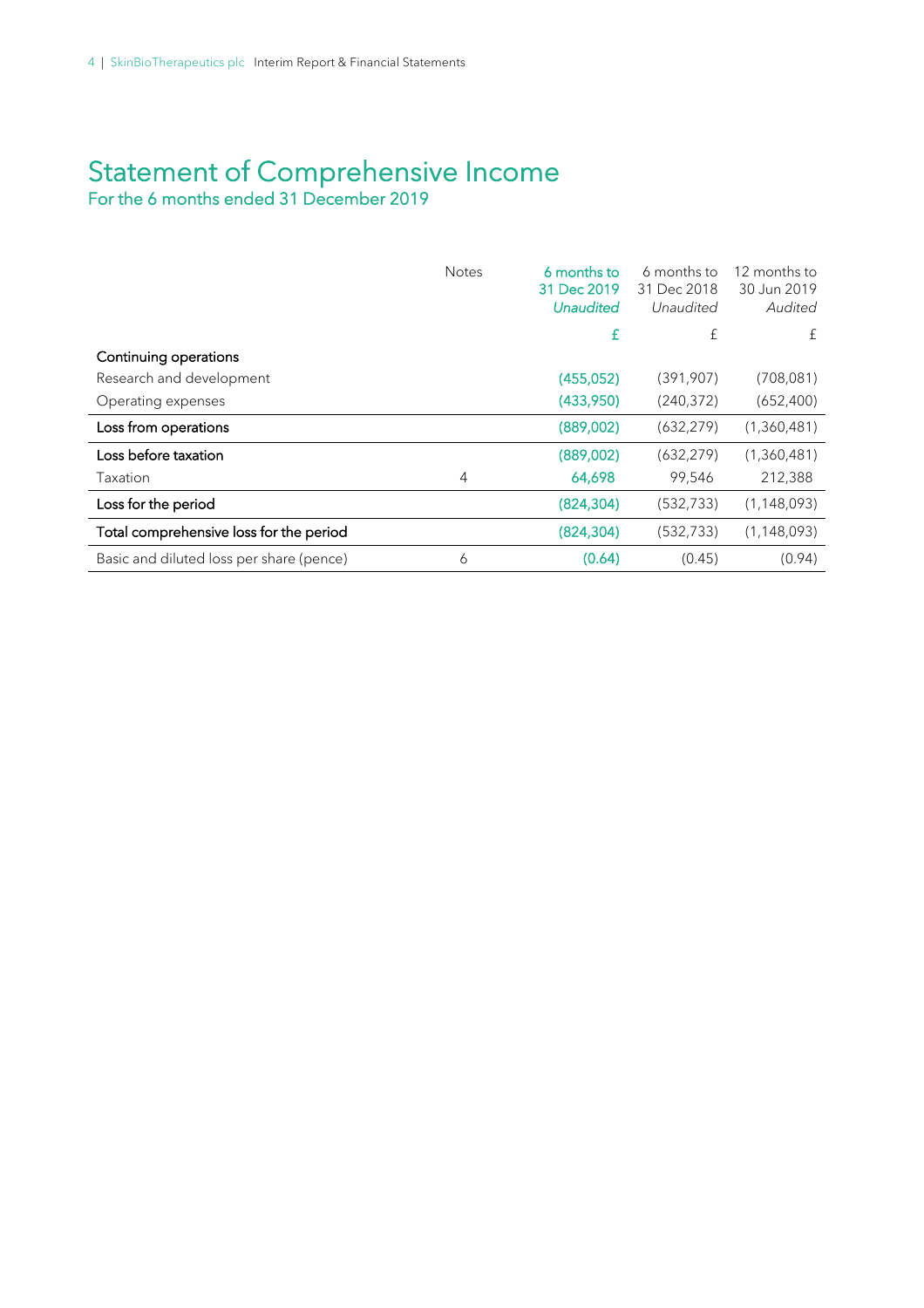# Statement of Financial Position<br>As at 31 December 2019

|                               | Note | As at<br>31 Dec 2019 | As at<br>31 Dec 2018 | As at<br>30 Jun 2019 |
|-------------------------------|------|----------------------|----------------------|----------------------|
|                               |      | <b>Unaudited</b>     | Unaudited            | Audited              |
|                               |      | £                    | £                    | £                    |
| <b>ASSETS</b>                 |      |                      |                      |                      |
| Non-current assets            |      |                      |                      |                      |
| Property, plant & equipment   |      | 4,250                | 9,350                | 6,800                |
| Intangible assets             |      | 378,949              | 308,104              | 346,870              |
| Total non-current assets      |      | 383,199              | 317,454              | 353,670              |
| <b>Current assets</b>         |      |                      |                      |                      |
| Other receivables             |      | 78,167               | 26,227               | 242,580              |
| Corporation tax receivable    |      | 275,049              | 185,818              | 210,351              |
| Cash and cash equivalents     |      | 2,483,243            | 2,516,876            | 3,124,864            |
| Total current assets          |      | 2,836,459            | 2,728,921            | 3,577,795            |
| <b>Total assets</b>           |      | 3,219,658            | 3,046,375            | 3,931,465            |
| <b>EQUITY AND LIABILITIES</b> |      |                      |                      |                      |
| Equity                        |      |                      |                      |                      |
| Capital and reserves          |      |                      |                      |                      |
| Called up share capital       | 5    | 1,280,835            | 1,187,085            | 1,280,835            |
| Share premium                 |      | 4,923,890            | 3,577,640            | 4,923,890            |
| Other reserves                |      | 301,554              | 205,166              | 247,672              |
| Accumulated deficit           |      | (3,466,570)          | (2,026,906)          | (2,642,266)          |
| Total equity                  |      | 3,039,709            | 2,942,985            | 3,810,131            |
| Liabilities                   |      |                      |                      |                      |
| <b>Current liabilities</b>    |      |                      |                      |                      |
| Trade and other payables      |      | 179,949              | 103,390              | 121,334              |
| Total current liabilities     |      | 179,949              | 103,390              | 121,334              |
| <b>Total liabilities</b>      |      | 179,949              | 103,390              | 121,334              |
| Total equity and liabilities  |      | 3,219,658            | 3,046,375            | 3,931,465            |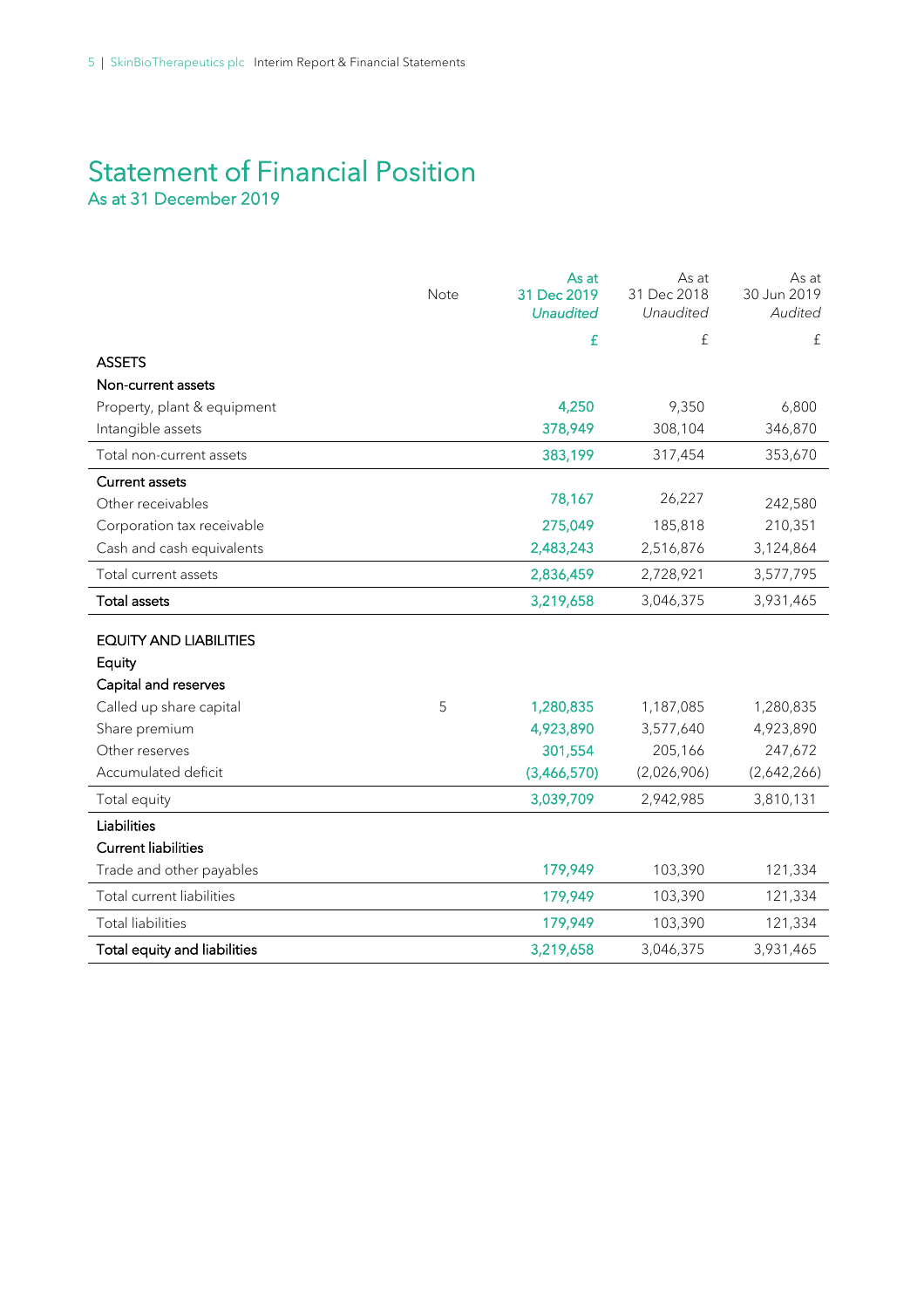# Statement of Cash Flows<br>For the 6 months ended 31 December 2019

# 6 months to 31 Dec 2019 6 months to 31 Dec 2018 12 months to 30 Jun 2019 *Unaudited Unaudited Audited* £ £ £ Cash flows from operating activities Loss before tax for the period (889,002) (632,279) (1,360,481) Depreciation 2,550 850 3,400 Share option expenses 63,882 34,748 77,254  $(832,570)$   $(596,681)$   $(1,279,827)$ Changes in working capital Decrease / (increase) in trade and other receivables 164,413 67,194 (146,160) Increase / (decrease) in trade and other payables 58,615 (105,903) (90,958) Cash generated by / (used in) operations 223,028 (38,709) (237,118) Taxation received and the state of the state of the state of the state of the state of the state of the state of the state of the state of the state of the state of the state of the state of the state of the state of the s Net cash used in operating activities (609,542) (635,390) (1,428,636) Cash flows from investing activities Purchase of property, plant & equipment (10,200) (10,200) (10,200) Payments for intangible assets (32,079) (20,432) (59,198) Net cash used in investing activities (32,079) (30,632) (69,398) Cash flows from financing activities Net proceeds from issue of equity instruments of the Company Theorem Company Fig. 2000. Net cash generated by financing activities and the state of the state of the state of 1,440,000 Net cash generated by financing activities Net decrease in cash and cash equivalents (641,621) (666,022) (58,034) Cash and cash equivalents at the beginning of the period  $3,124,864$   $3,182,898$   $3,182,898$ Cash and cash equivalents at the end of the period 2,483,243 2,516,876 3,124,864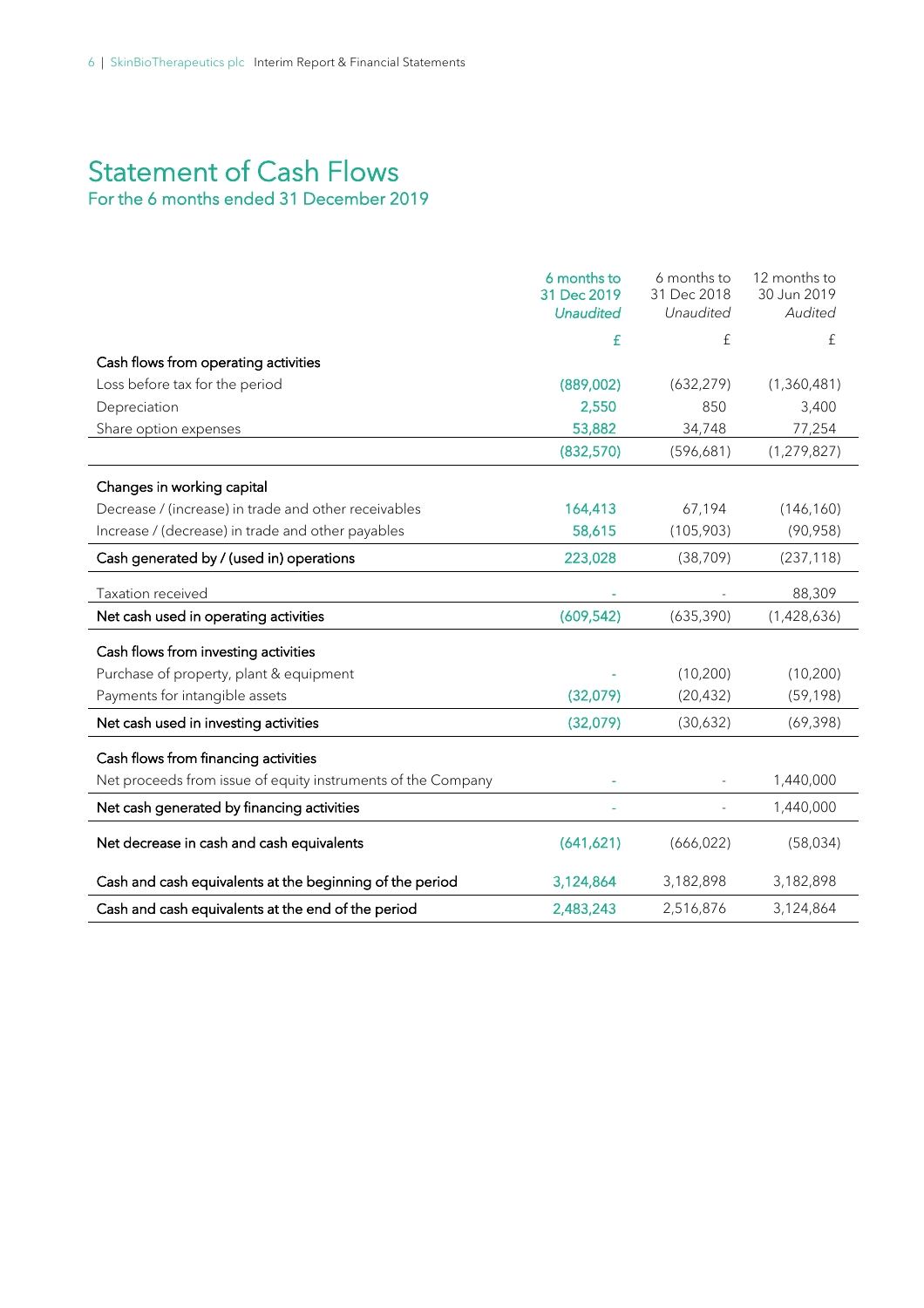# Statement of Changes in Equity<br>For the 6 months ended 31 December 2019

|                      | <b>Share</b><br>capital<br>£ | Share<br>premium<br>£ | Other<br>reserves<br>£ | <b>Retained</b><br>earnings<br>£ | Total<br>£ |
|----------------------|------------------------------|-----------------------|------------------------|----------------------------------|------------|
| As at 1 Jul 2018     | 1,187,085                    | 3,577,640             | 170,418                | (1,494,173)                      | 3,440,970  |
| Loss for the period  |                              |                       |                        | (532, 733)                       | (532, 733) |
| Share-based payments |                              |                       | 34,748                 |                                  | 34,748     |
| As at 31 Dec 2018    | 1,187,085                    | 3,577,640             | 205,166                | (2,026,906)                      | 2,942,985  |
| As at 1 Jan 2019     | 1,187,085                    | 3,577,640             | 205,166                | (2,026,906)                      | 2,942,985  |
| Loss for the period  |                              |                       |                        | (615, 360)                       | (615, 360) |
| Issue of shares      | 93,750                       | 1,406,250             |                        |                                  | 1,500,000  |
| Costs of share issue |                              | (60,000)              |                        |                                  | (60,000)   |
| Share-based payments |                              |                       | 42,506                 |                                  | 42,506     |
| As at 30 Jun 2019    | 1,280,835                    | 4,923,890             | 247,672                | (2,642,266)                      | 3,810,131  |
| As at 1 Jul 2019     | 1,280,835                    | 4,923,890             | 247,672                | (2,642,266)                      | 3,810,131  |
| Loss for the period  |                              |                       |                        | (824, 304)                       | (824, 304) |
| Share-based payments |                              |                       | 53,882                 |                                  | 53,882     |
| As at 31 Dec 2019    | 1,280,835                    | 4,923,890             | 301,554                | (3,466,570)                      | 3,039,709  |

Share capital is the amount subscribed for shares at nominal value.

Share premium is the amount subscribed for share capital in excess of nominal value.

Other reserves arise from the equity element of a convertible loan issued and converted in the period to 30 June 2017, and from share options granted on 5 April 2017.

Retained earnings represents accumulated profit or losses to date.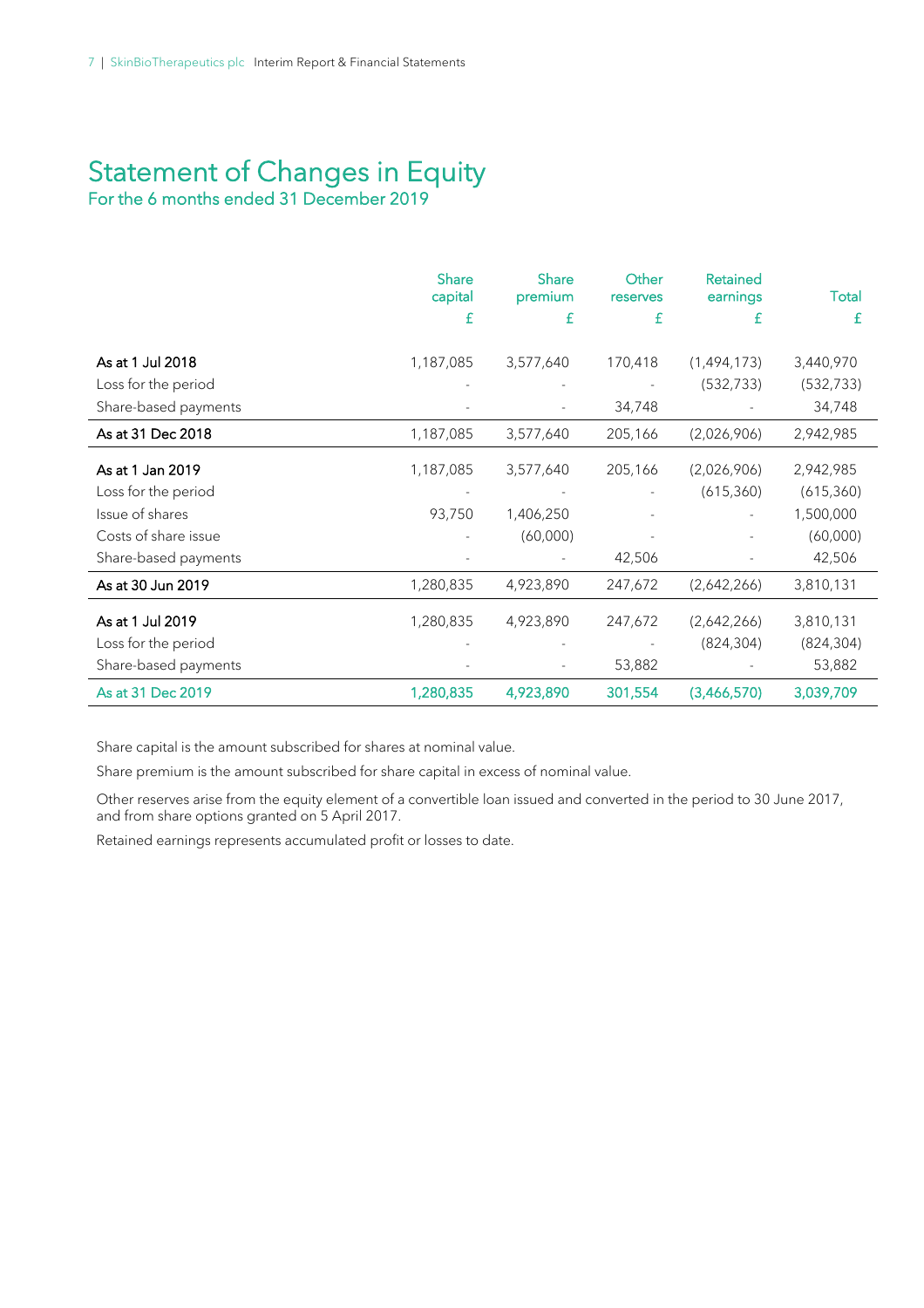# Notes to the half yearly report

# 1. General information

SkinBioTherapeutics plc is a public limited company incorporated in England under the Companies Act and quoted on the AIM market of the London Stock Exchange (AIM: SBTX). The address of its registered office is 15 Silk House, Park Green, Macclesfield, SK11 7QJ.

The principal activity of the Company is that of research and development into the effects of lysates derived from the human microbiome on skin.

The financial information set out in this half yearly report does not constitute statutory accounts as defined in Section 434 of the Companies Act 2006. The statutory financial statements for the year ended 30 June 2019, prepared under International Financial Reporting Standards ("IFRS"), have been filed with the Registrar of Companies. The auditor's report on those financial statements was unqualified and did not contain statements under Sections 498(2) and 498 (3) of the Companies Act 2006.

Copies of the annual statutory accounts and the half yearly report can be found on the Company's website at www.skinbiotherapeutics.com.

## 2. Significant accounting policies and basis of preparation

### 2.1 Statement of compliance

This half yearly report has been prepared using the historical cost convention, on a going concern basis and in accordance with International Financial Reporting Standards ("IFRS") as adopted by the European Union, IFRS Interpretations Committee (IFRIC) and the Companies Act 2006 applicable to companies reporting under IFRS, using accounting policies which are consistent with those set out in the financial statements for the year ended 30 June 2019.

### 2.2 Application of new and revised International Financial Reporting Standards (IFRSs)

There are no IFRSs or IFRIC interpretations that are effective for the first time in this financial period that would be expected to have a material impact on the Company.

## 3. Segmental reporting

The Company has one reportable segment, namely the research and development of the SkinBiotix® technology, all within the United Kingdom.